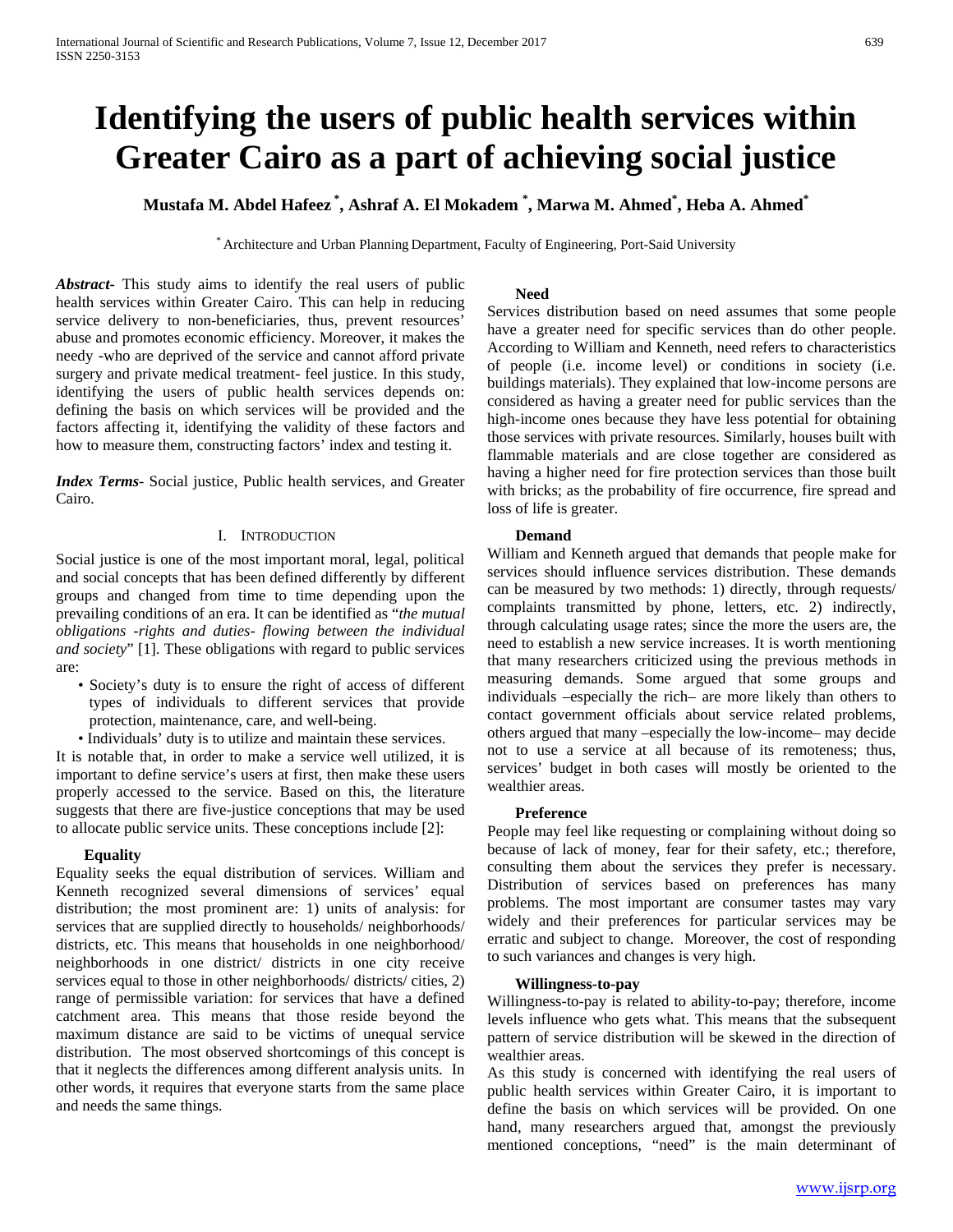equitable health services distribution. They referred that healthseeking behavior is governed primarily by need rather than by how much it would cost. The proof of this is based on the fact that if the amount of services that meet medical needs exceeds the amount that consumers actually choose, health service units will be under-utilized. Alternatively, if consumers need more health services than would be provided, demand will exceed the available units. Thus, the distribution of service units should be proportional to "need".

On the other hand, other researchers argued that, health services should be distributed equally among inhabitants, and should be increased to the needy. According to GOPP (2014), this agrees with the Egyptian standards. However, due to the high international costs of health services, the low level of spending on public health services, and deficiencies in the numbers and levels of nursing and technical staff, the provision of public health services was limited to the needy who cannot afford private surgery and private medical treatment. Thus, "need" will be adopted in this study.

# II. FACTORS AFFECTING NEED TO PUBLIC HEALTH SERVICES

Pursuant to the foregoing, one of the main dimensions influencing the need for public services -in general- and health services -in particular- is the income level. Other dimensions include [3] [4] [5] [6] [7]:

#### **-Individual characteristics**

#### Gender

Women tend to have a greater need for health services than men; due to their reproductive health care needs at the younger ages and the greater incidence of chronic conditions among them at the older ages.

#### Age

Some age-gender groups have a greater need for health services than others. It is argued that areas with a greater percentage of older people and small children will see more demands on health services than those with more younger age groups.

#### Genetics

Inheritance plays a part in determining healthiness, lifespan, and the likelihood of developing certain illnesses.

#### **-Individual lifestyle**

Balanced eating, keeping active, drinking, smoking, and how we deal with life's stresses affect health.

#### **-Social factors**

#### Population density

High population density corresponds to the greater number of contacts among individuals. These contacts are essential parameters in the transimission of infectious disease. Therefore, areas with high population densities are more vulnerable to disease spread.

#### Family size

Previous researchers focused on how family size affects a mother's health. They argued that the more children a woman has, the fewer family resources that could be allocated to her, and the more likely that she has bad health conditions. Others found that family size and the number of siblings can affect children's health and well-being, since children in large families receive fewer financial/ practical investments than do children in small families.

#### Educational condition

Illiterate individuals are more likely to work under hazardous conditions or be exposed to environmental toxins, therefore, they are more vulnerable to disease. Moreover, they are more often misuse medication whether because they have trouble reading and understanding the relevant information (warnings, dosage, contraindications, etc.), or their mistrust of the healthcare system and reluctance to use healthcare services, therefore, they could be exposed to more health problems.

#### Women work

Researchers argued that women work makes them too busy to shop for, prepare and cook healthy meals at home; which can cause obesity in children. Overweight and obese children are likely to stay obese into adulthood and more likely to develop noncommunicable diseases diabetes and cardiovascular diseases at a younger age.

#### **-Physical factors**

#### The characteristics and quality of housing:

Adequate housing is a broad concept that includes a range of issues, but in terms of health the key housing issues are:

▪ Location: far from pollutants and risks (e.g. stormwater drains).

- Stability: withstands tough conditions.
- Infrastructure: connected to water and sanitation networks.
- Design: allows the entry of sunlight and fresh air.
- Area: suitable for the number of occupants.

|  | Table 1: The health risks of housing defects |  |  |  |
|--|----------------------------------------------|--|--|--|
|--|----------------------------------------------|--|--|--|

| <b>Housing defect</b>             | <b>Health risk</b>                          |  |  |  |  |  |  |  |
|-----------------------------------|---------------------------------------------|--|--|--|--|--|--|--|
|                                   | Bronchitis, pneumonia, stroke, heart        |  |  |  |  |  |  |  |
| Inadequate heating                | disease, hypothermia                        |  |  |  |  |  |  |  |
| <b>Inadequate ventilation</b>     | <b>Respiratory complaints, CO poisoning</b> |  |  |  |  |  |  |  |
| <b>Lack of hygiene facilities</b> | <b>Infections</b>                           |  |  |  |  |  |  |  |
| <b>Structural instability</b>     | Injury or death                             |  |  |  |  |  |  |  |
| <b>Hazardous materials</b>        | <b>Respiratory diseases, cancer</b>         |  |  |  |  |  |  |  |
| Overcrowding                      | <b>Infections</b> , stress                  |  |  |  |  |  |  |  |
| Inadequate means of               |                                             |  |  |  |  |  |  |  |
| escape                            | Injury or death by fire                     |  |  |  |  |  |  |  |

#### Accessibility to the benefits of urban life:

Increasing travel time to work, social and recreational facilities or spaces takes over time and energy that could be spent on physical activity to stimulate mental and physical health Moreover, it can reduce the number of trips to those activities, thus, reducing social interactions. Researchers found that people with lower levels of social interactions have a higher risk of cognitive decline and risk of dementia in old age.

#### Access to food environment

Researchers found that higher food costs make households – especially the low-income– don't get enough food; these higher costs can occur due to increasing the time and effort required in getting to green groceries, supermarkets, and other food stores from an urban planning perspective, making them suffer from severe undernutrition or marasmus.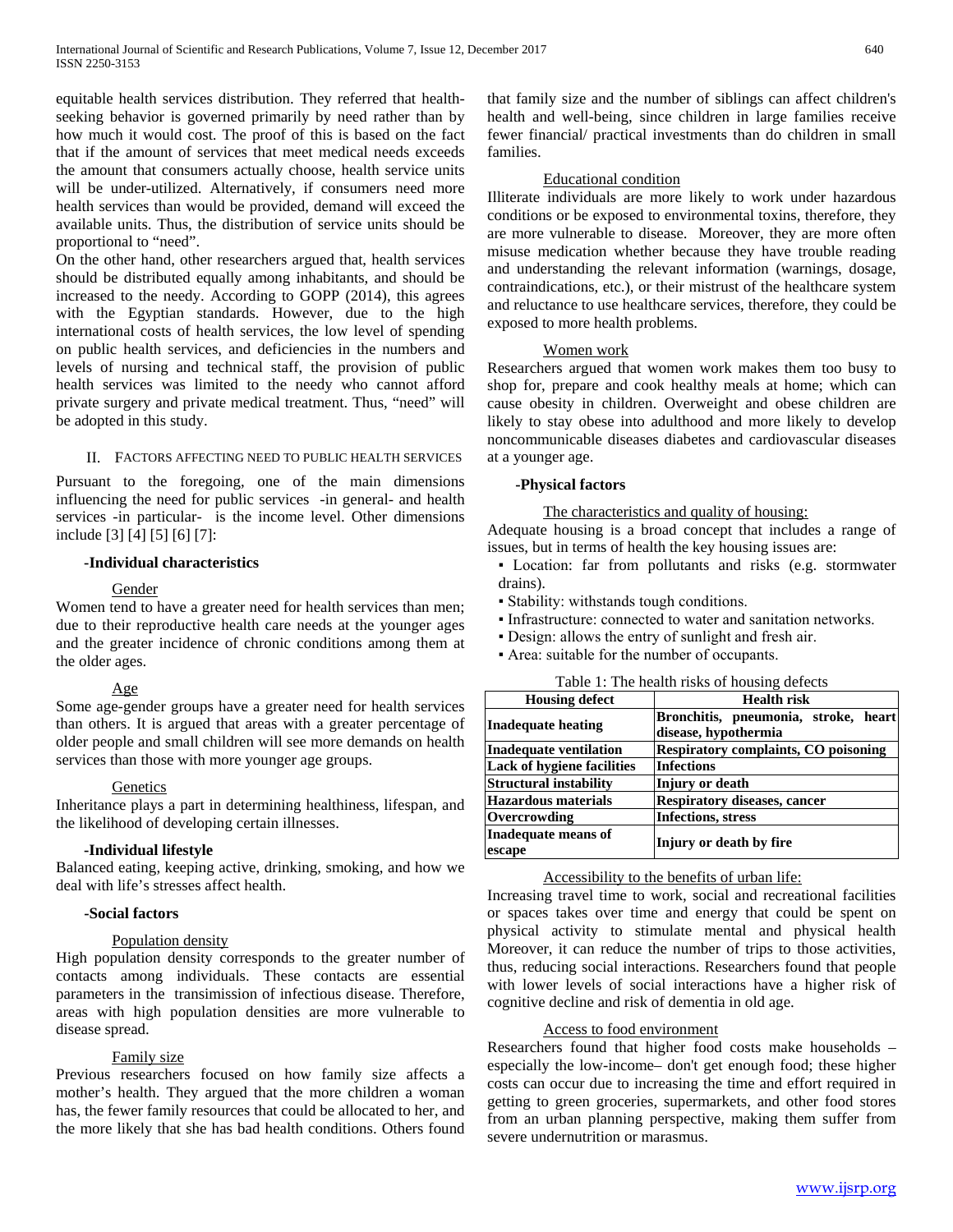#### Facilitating physical activity:

Areas with wide streets, long blocks, few sidewalks and a lack of mixed land use leave children and young people with "nowhere to go" and contribute to the increase in passive indoor recreational activities; therefore, reducing physical activity. Physical inactivity has been identified as the fourth leading risk factor for global mortality. Moreover, it is estimated to be the main cause for approximately 25% -30% of cases of breast and colon cancers, diabetes and ischaemic heart disease.

#### Providing a safe living environment:

From a health perspective, safety is concerned with injuries and the extent to which the physical environment contributes to or prevents them. These injuries can be unintentional injuries (e.g. motor vehicles crash, buildings collapse) or intentional injuries (e.g. violence against oneself or others and homicides).

#### **-Natural environment**

A healthy natural environment contributes to public health. The aspects of natural environment that have a substantial impact on public health include:

#### Quality of air

Good air quality is essential for human health. Air pollutants can reduce the capacity to resist infection, and increase incidence of stroke, heart disease, and lung cancer. Therefore, the World Health Organization (WHO) offered a global guidance on thresholds and limits for key air pollutants that pose health risks; including, Suspended particles (PM10), Lead (PB), Carbon Monoxide (CO), Nitrogen Dioxide (NO2), Sulphur Dioxide (SO2), and Ozone (O3).

#### Quality of water

Good water quality is substantial for the health and well-being of humans and ecosystems. Drinking contaminated water, in medical term, may cause diarrhea, bacterial dysentery, cholera and many other contagious illnesses.

#### Acoustic comfort

Excessive noise seriously harms human health and can cause hearing loss, high blood pressure, and sleep loss; these effects depend on acoustical characteristics of the noise (e.g., loudness, time, pattern).

#### Thermal comfort

Cities retain much of its heat in roads, buildings, and other structures; causing of higher temperatures. Higher temperatures can affect human health and lead to additional deaths; particularly among elderly people. It can also raise the levels of ozone and other pollutants in the air that exacerbate cardiovascular and respiratory disease.

#### Green areas

Green areas are the 'lungs of the city'. They help in mitigating the effects of urbanization and provide residents with a choice of recreational opportunities; which ordinarily entail some form of physical activity, at least walking. Therefore, green areas contribute positively to health and general wellbeing.

#### III. IDENTIFYING THE VALIDITY OF THE FACTORS AFFECTING NEED TO PUBLIC HEALTH SERVICES

In order to identify the validity of the previous factors; regarding the Egyptian environment, a questionnaire was conducted over 1200 participants within different economic level areas. The questionnaire was divided into three parts. The first part (P1) concentrates on the factors affecting health; including: individual characteristics, socio-economic and physical factors. By answering this part, health status of the respondents can be predicted (I1). The second part of the questionnaire asks about the respondents' health status (P2). If the respondents' answers match the predicted health status (P2=I1), factors affecting health are considered valid and can be used to identify those in need to health services. Furthermore, respondents' answers can be considered as an indicator of need to public sector's health services  $(I2)$ .

As for the third part, it identifies the users of public sector's health service and asks about the reasons that push them to use it (P3). If the respondents' answers match the indicator of need to public sector's health service (P3=I2), factors affecting health are considered valid and can be used to identify those in need to public sector's health service units. Figure 1 illustrates the purpose of each part of the questionnaire.



#### Figure 1: The different parts of the questionnaire and their purposes

The questionnaire was conducted in a number of different areas; including: Madinet Nasr, Al-Maadi, Al-Dokki, Shubra Al-Khima, Manshyet Nasser, Al-Mataria, Al-Bsateen, and Boulaq Dakrour. The respondents were classified based on the following table to include: high income respondents, upper middle income respondents, lower middle income and low-income respondents. The results of the questionnaire showed that:

#### **-Low income respondents Part 1: Factors affecting health**

Most of low income inhabitants live in rooms (61.4%) with rate scramble exceeds than 5 persons/room (55.3%), they are not connected to water/sewage networks (67.7%) as most of these areas are informal. However, they are connected -to some extent- to green groceries (47.5%), markets (31.1%) and recreational areas (54.6%). They are surrounded by landfills (58.4%), workshops (37.2%), factories (23.2%) and highvoltage transmission lines (21.1%). So they are predicted to have a lot of health problems, especially respiratory, heart and intestinal diseases.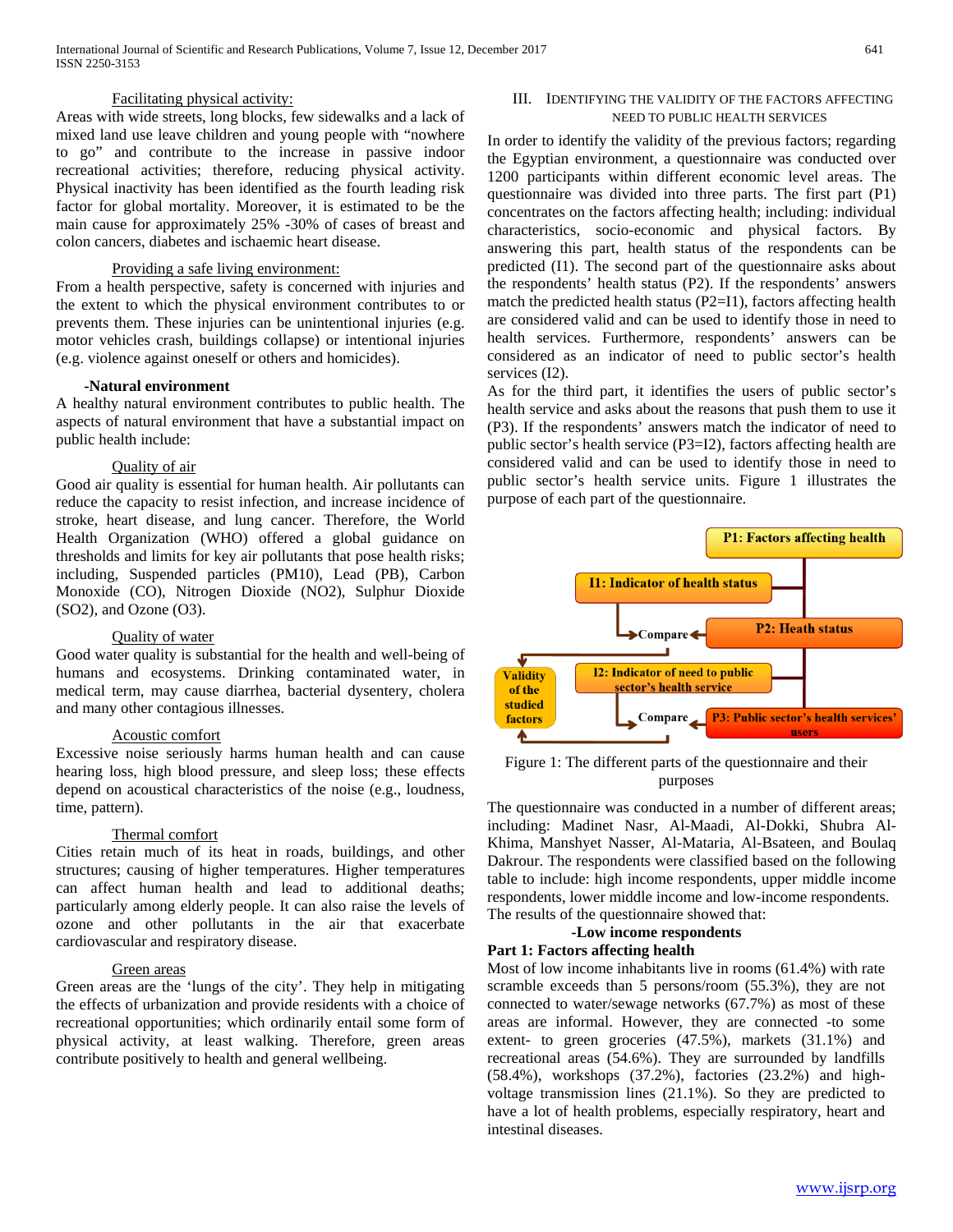### **Part 2: Health status**

Respondents' answers showed that 82.3% of low-income inhabitants have respiratory diseases, 73.1% suffer from intestinal diseases, 59.1% suffer from undernutrition and 55.9% have heart diseases, while only 24.2% have neurological diseases. This agrees -considerably- with the predicted health status. It is worth mentioning that all suffering from intestinal diseases are not connected to water networks, while most have respiratory and neurological diseases live close to factories and workshops (85.7%) and do not exceed 30 years old. Due to the high percentage of patients among the low-income inhabitants; in addition to their economic level, most of them are predicted to use public sector's health services; especially they are of low cost.

## **Part 3: Health services users**

Most of the respondents prefer to use public sector' health services, even if they are distant (88.3%). All of them agreed that this is because medical consultations and drugs are low in cost. They also agreed that; for outpatient services, they prefer GHs more than FHCs. According to them, the variety of specialties (i.e. rheumatology, renal, oncology, and allergy) is the main reason. This also was applied to educational/ university hospitals and the GHs. However, they see that most service units need to be developed and equipped to function better. Moreover, new units need to be established to accommodate the increasing numbers of patients.

# **-Lower Middle income respondents**

#### **Part 1: Factors affecting health**

All of lower middle income inhabitants live in apartments with rate scramble 2 persons/room (67.6%). All of them are connected to water/sewage networks, however, some of them are connected to green groceries (56.2%), markets (60.3%), recreational (76.2%) and commercial areas (20.6%). A few are surrounded by workshops  $(28.6\%)$ , and high-voltage lines (18.1%), while many live close to factories (43.5%) and streets with high traffic density (66.7%). So they are predicted to have some health problems, such as respiratory and neurological diseases.

#### **Part 2: Health status**

Respondents' answers showed that 44.2% of mid-income inhabitants have neurological diseases, 49.5% have respiratory diseases, and 36.9% have heart diseases. This agrees with the predicted health status. It is worth mentioning that most have respiratory, neurological and heart diseases live close to factories, workshops and streets with high traffic density (79.3%) and do not exceed 30 years old. Due to the percentage of patients among the lower middle income inhabitants; in addition to their economic level, some of them are predicted to use public sector's health services; especially those suffering from chronic disease, while the others are predicted to use private sector's health services.

#### **Part 3: Health services' users**

For outpatient services, 33.2% of respondents use public sector's health services, as they are close to them, while the others (66.8%) use private health services. As for inpatient services, the percentage of users increases to reach 58.3%. They agreed that they prefer Educational hospitals more than GHs. Those use private services agreed that they do not use

the public ones because of the weakness of the provided service.

#### **-Upper Middle income respondents Part 1: Factors affecting health**

All of upper middle income inhabitants live in apartments with rate scramble 2 persons/room (76.3%). All of them are connected to water/sewage networks, however, most of them are connected to green groceries (77.2%), markets (81.3%), recreational (82.7%) and commercial areas (64.6%). A few are surrounded by workshops  $(6.3\%)$ , and high-voltage lines (10.1%), and live close to streets with high traffic density (32.6%). So they are predicted to have few health problems, such as respiratory and neurological diseases.

# **Part 2: Health status**

Respondents' answers showed that 21.5% of upper middle income inhabitants have neurological diseases, 19.2% have respiratory diseases, and 9.1% have heart diseases. This agrees with the predicted health status. Due to the low percentage of patients among the upper middle income inhabitants; in addition to their economic level, a few are predicted to use public sector's health services, while the others are predicted to use private sector's health services.

#### **Part 3: Health services' users**

For outpatient services, 7.3% of respondents use public sector's health services, while the others (92.7%) use private health services. As for inpatient services, the percentage of users increases to reach 18.2%. They agreed that they prefer university and specialized hospitals. Those use private services agreed that they do not use the public ones because their conviction that this type of services established basically to serve the low income.

# **-High-income respondents**

### **Part 1: Factors affecting health**

All of high-income inhabitants live in apartments and villas with rate scramble 2 persons/room (36.8%) or less (63.2%). About all of them are connected to water/sewage networks (100%), green groceries (83.5%), markets (91.9%), recreational (98.2%) and commercial areas (87.8%). A few are surrounded by high-voltage lines (9.7%). Thus, only the elderly are predicted to have some health problems.

#### **Part 2: Health status**

Respondents' answers showed that 20.1% of high-income inhabitants have heart diseases, 6.9% have neurological diseases, and 3.5% have respiratory diseases; most of them are above 60 years old (72.9%). This agrees with the predicted health status. Due to the low percentage of patients among the high-income inhabitants; in addition to their economic level, they are predicted to use private sector's health services.

### **Part 3: Health services' users**

All the respondents use private health services; even if the public ones are close to them. They all agreed that this is because of their conviction that this type of services established basically to serve the poor.

Based on the previous results, it is obvious that factors affecting need to public health service are compatible with the responses of the interviewee within the study area. Therefore, they can be used to identify the users of public sector's health service.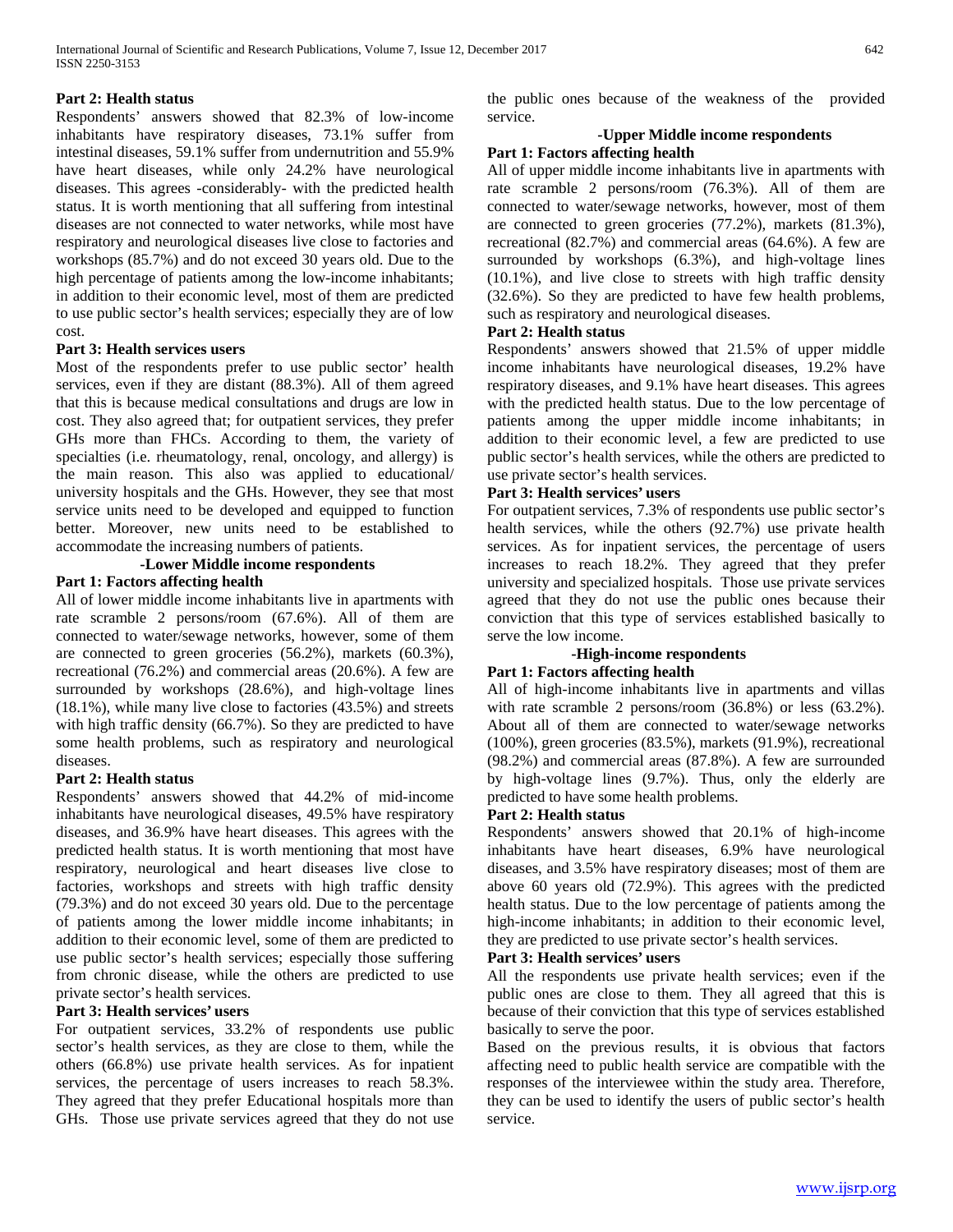#### IV. MEASURING THE VALID FACTORS

As need is the main determinant of equitable health services distribution (according to literature review) and the factors affecting it can be used to identify the users of service's type (based on the questionnaire), key indicators have been

identified for the previous factors to be measured. It is worth mentioning that some indicators are difficult to be measured; such as genetics and individual lifestyle. Therefore, they were excluded from the study. Table 2 shows need to public health services indicators. These indicators were calculated for each shyakha (neighborhood).

| <b>Dimensions</b>          | Sub-dimension                | <b>Indicators</b>                                        | Unit           |  |
|----------------------------|------------------------------|----------------------------------------------------------|----------------|--|
| Individual                 | <b>GENDER</b>                | No. of Females                                           | <b>Persons</b> |  |
| characteristics            | <b>AGE</b>                   | No. of children (-5)                                     | <b>Persons</b> |  |
|                            |                              | No. of the elderly (+60)                                 | <b>Persons</b> |  |
|                            | <b>Population Density</b>    | No. of persons per area                                  | <b>Persons</b> |  |
|                            | <b>Family size</b>           |                                                          | <b>Persons</b> |  |
| Socio-economic<br>factors  | <b>Educational condition</b> | <b>Illiteracy rate</b>                                   | <b>Persons</b> |  |
|                            | <b>Economic condition</b>    | Unemployment rate                                        | <b>Persons</b> |  |
|                            | Women's work                 | No. of working women                                     | <b>Persons</b> |  |
|                            | Access to the benefits of    | No. of residents not connected to transportation network | <b>Persons</b> |  |
|                            | urban life                   |                                                          |                |  |
|                            |                              | No. of residents within the unplanned areas              | <b>Persons</b> |  |
|                            | <b>Access to adequate</b>    | No. of residents not connected to clean water network    | <b>Persons</b> |  |
|                            | housing                      | No. of residents not connected to sewage network         | <b>Persons</b> |  |
|                            |                              | Rate scramble                                            | Persons/room   |  |
| <b>Built environment</b>   | Providing safe living        | No. of residents within the unsafe areas                 | <b>Persons</b> |  |
|                            | environment                  | No. of residents at risk of crimes                       | <b>Persons</b> |  |
|                            |                              | No. of residents at risk of traffic accidents            |                |  |
|                            | Food security and healthy    | Access to markets and green groceries                    | <b>Meters</b>  |  |
|                            | nutrition                    |                                                          |                |  |
|                            | <b>Facilitating physical</b> | <b>Block width</b>                                       | <b>Meters</b>  |  |
|                            | activity                     | Access to recreational and commercial areas              | <b>Meters</b>  |  |
| <b>Natural environment</b> |                              | <b>PB</b>                                                | MicroGrams/m1  |  |
|                            | <b>Quality of Air</b>        | <b>PM10</b>                                              | MicroGrams/m2  |  |
|                            |                              | <b>SO2</b>                                               | MicroGrams/m3  |  |
|                            |                              | <b>NO2</b>                                               | MicroGrams/m4  |  |
|                            | <b>Thermal Comfort</b>       | <b>Land Surface Temperature</b>                          | $\degree$ c    |  |
|                            | <b>Natural Landscapes</b>    | Area of green spaces                                     | m <sub>2</sub> |  |

#### Table 2: Need to public health services indicators

# V. CONSTRUCTING THE NEED TO HEALTH SERVICES INDEX (NHSI)

Construction of NHSI implemented the principle component factor analysis on the different calculated indicators using "STATA" program. Varimax rotation with Kaiser Normalization was done to simplify and minimize these factors to achieve meaningful construction. The result of this analysis

was a principal component with the largest amount of information common to all of the factors with a factor loading for each shyakha (neighborhood). Loadings range between -4.4 and 34.06. The total explained variance for the first component was 20.81%.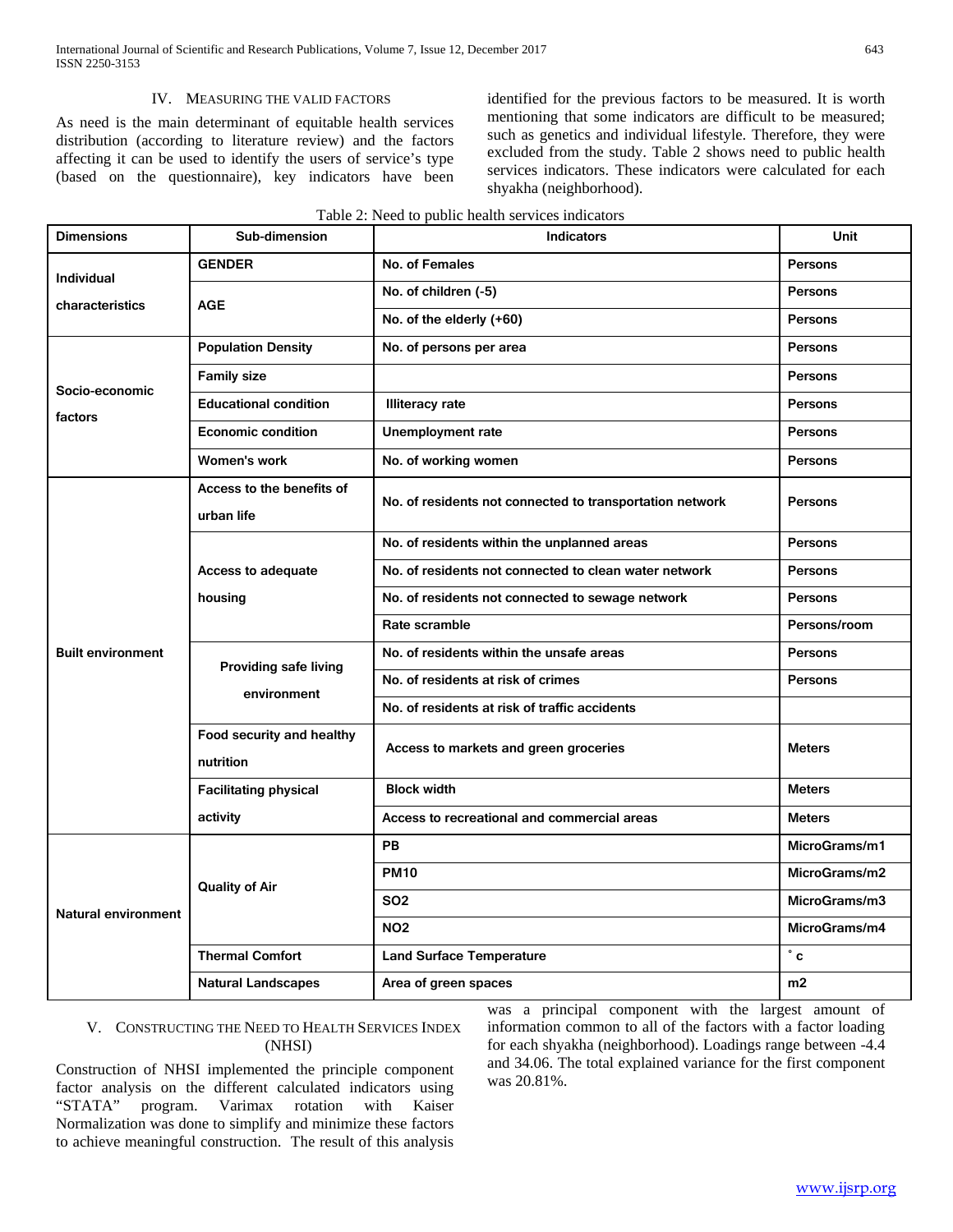# VI. TESTING THE (NHSI)

In order to test the NHSI, it is important to evaluate its performance in differentiating between the different types of cells. A 4-means cluster analysis was conducted using the index score as the clustering dimension.

For the purpose of distinction, these categories were named as:

- Low need to health services.
- Lower middle need to health services.
- Upper middle need to health services.
- High need to health services.

The average score for the low need cluster was -2.574654 with a range from -1.92466 to -4.45104, while the high need cluster had an average of 3.480551 and ranges between 1.16 and 34.07. Figure 2 shows these clusters according to the corresponding shyakha. It is obvious that high need shyakhat (neighborhoods) concentrate in Manshyet Nasser, El-Basatin, Dar El-Salam, Ain Shams, El-Zawya El-Hamra, Warraq El-Arab, Saft El-Laban, Boulaq El-Dakrour, El-Maasara, Helwan, Begam and Bahtim. As for the low need shyakhat (neighborhoods), they concentrate in Madinet Nasr, Misr El-Gadida, El-Dokki, El-Agouza, and El-Maadi. It is obvious that, all the "high need to health services" areas are characterized by high population density, high percentages of illiteracy and unemployment, lack of green areas, markets, commercial and recreational areas, in addition to, intense presence of environment pollutant sources, manifested in large numbers of workshops and factories, while the "low need to health services" areas are characterized by low population density, low percentages of illiteracy and unemployment, presence of green areas, markets, commercial and recreational areas (see Table 3. Accordingly, the NHSI is effective in identifying the real users of public health services within Greater Cairo.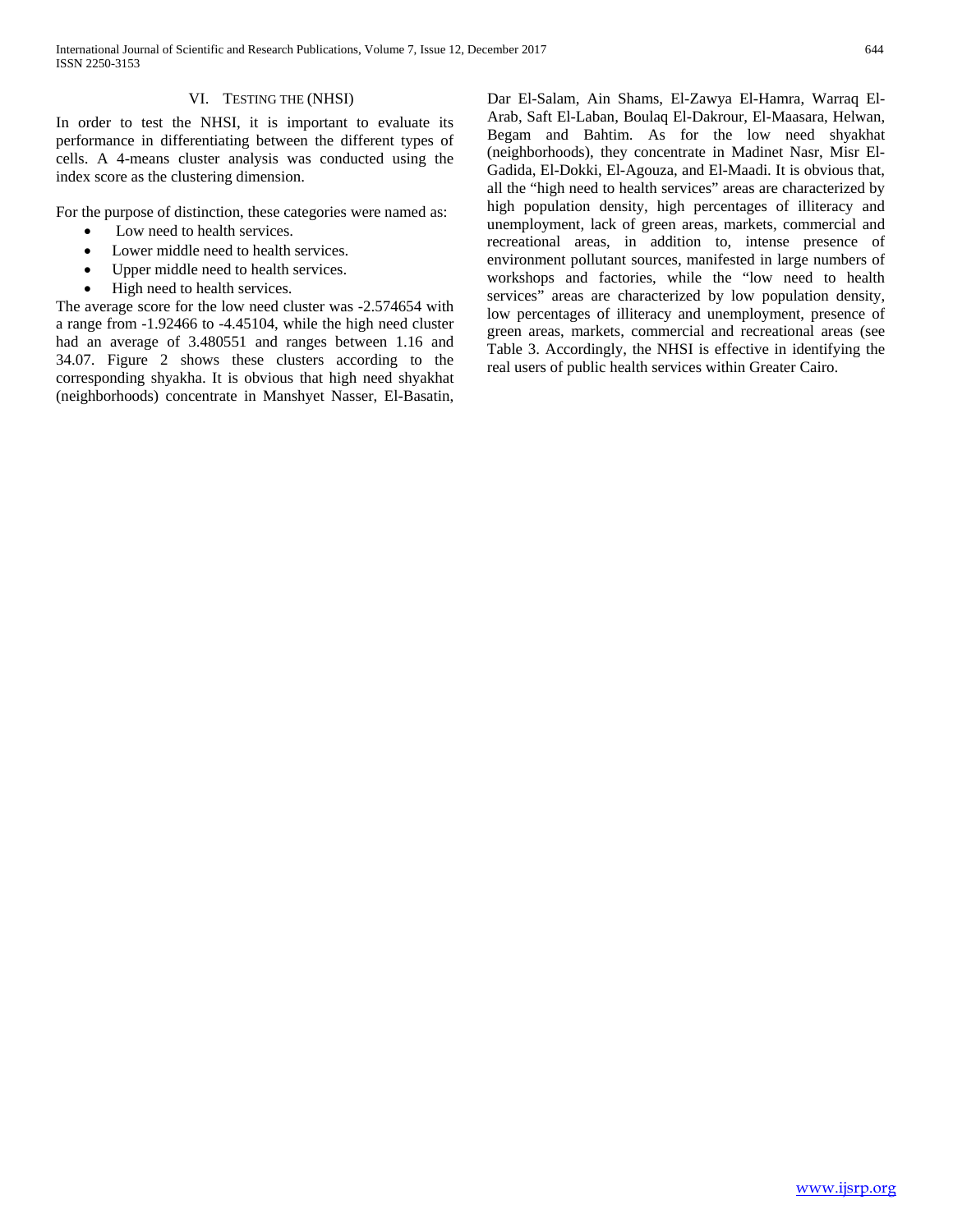

Figure 2: Clusters according to the corresponding shyakha (neighborhood)

Table 3: Results of cluster analysis

| Taoic 9. Résults of chaster amarvists |                              |             |     |                        |             |            |                             |             |            |                           |             |            |
|---------------------------------------|------------------------------|-------------|-----|------------------------|-------------|------------|-----------------------------|-------------|------------|---------------------------|-------------|------------|
|                                       | High need to Health services |             |     | Upper middle need to   |             |            | <b>Lower middle need to</b> |             |            | <b>Low need to Health</b> |             |            |
|                                       |                              |             |     | <b>Health services</b> |             |            | <b>Health services</b>      |             |            | <b>services</b>           |             |            |
|                                       | Min                          | <b>Mean</b> | Max | <b>Min</b>             | <b>Mean</b> | <b>Max</b> | Min                         | <b>Mean</b> | <b>Max</b> | <b>Min</b>                | <b>Mean</b> | <b>Max</b> |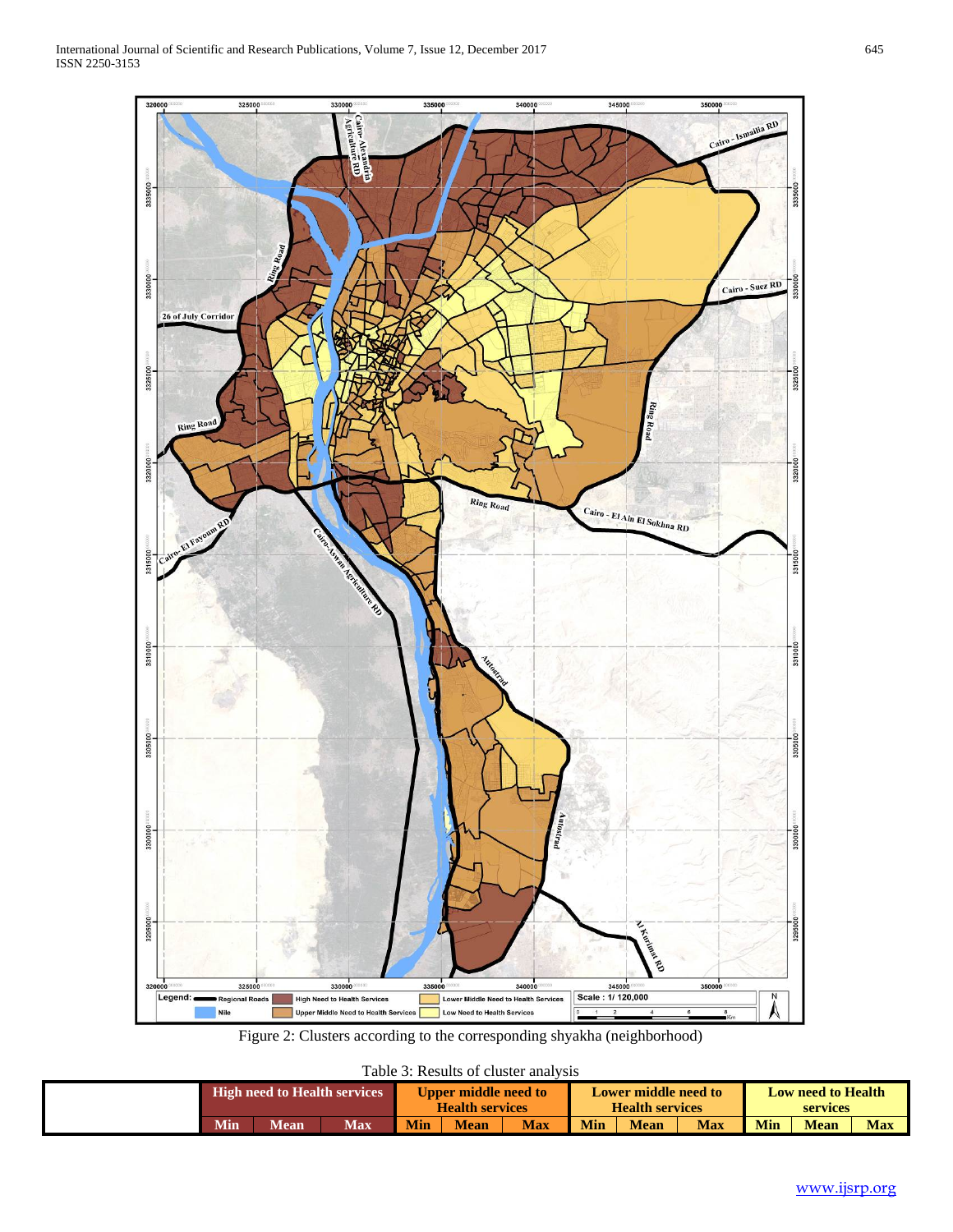| <b>No. of Females</b>                                  | 2.3              | 185.6    | 3274.0    | 2.3   | 91.2    | 252.6       | 0.7         | 56.1    | 122.3    | 0.0   | 23.2    | 103.2       |
|--------------------------------------------------------|------------------|----------|-----------|-------|---------|-------------|-------------|---------|----------|-------|---------|-------------|
|                                                        |                  | 47.2     |           |       | 15.8    |             |             | 8.5     |          |       | 2.8     |             |
| <b>No. of Children</b>                                 | 0.5              |          | 964.9     | 0.4   |         | 37.2        | 0.1         |         | 22.8     | 0.0   |         | <b>11.0</b> |
| No. of the Elderly                                     | 0.2              | 22.5     | 270.4     | 0.4   | 22.3    | 73.4        | 0.1         | 16.2    | 41.8     | 0.0   | 8.1     | 21.4        |
|                                                        |                  | 3.9      |           |       | 3.6     |             |             | 3.5     |          |       | 3.0     |             |
| <b>Family Size</b>                                     | 3.2              |          | 4.4       | 2.4   |         | 4.4         | 2.8         |         | 4.2      | 0.0   |         | 4.0         |
| <b>Population Density</b>                              | 4.7              | 279.8    | 337.0     | 4.5   | 182.7   | 298.5       | 1.5         | 111.3   | 142.5    | 0.0   | 45.7    | 109.6       |
|                                                        |                  | 76.8     |           |       | 37.4    |             |             | 17.0    |          |       | 3.3     |             |
| <b>Illiteracy Rate</b>                                 | 0.7              |          | 1506.6    | 0.2   |         | 98.7        | 0.1         |         | 66.9     | 0.0   |         | 11.9        |
| <b>Unemployment Rate</b>                               | 0.2              | 13.1     | 200.4     | 0.1   | 5.9     | <b>18.0</b> | 0.1         | 3.1     | 12.0     | 0.0   | 1.4     | 7.7         |
| <b>No. of Residents not</b>                            |                  | 1.7      |           |       | 0.7     |             |             | 0.3     |          |       | 0.0     |             |
| <b>Connected</b> to Clean                              |                  |          |           |       |         |             |             |         |          |       |         |             |
| <b>Water network</b><br><b>No. of Residents not</b>    | 0.0              |          | 42.4      | 0.0   | 4.1     | 14.1        | 0.0         |         | 4.4      | 0.0   | 0.5     | 0.3         |
| <b>Connected to Sewage</b>                             |                  | 19.1     |           |       |         |             |             | 2.0     |          |       |         |             |
| <b>Networks</b>                                        | 0.7              |          | 147.6     | 0.0   |         | 66.2        | 0.0         |         | 26.9     | 0.0   |         | 4.9         |
| <b>No. of Residents within</b>                         |                  | 135.3    |           |       | 32.9    |             |             | 3.8     |          |       | 0.2     |             |
| <b>Unplanned Areas</b>                                 | 0.0              | 1.2      | 920.1     | 0.0   | 1.2     | 326.5       | 0.0         | 1.1     | 97.1     | 0.0   | 0.8     | 5.4         |
| <b>Scramble Rate</b>                                   | 0.9 <sup>°</sup> |          | 1.6       | 0.8   |         | 1.8         | 0.7         |         | 2.0      | 0.0   |         | 1.1         |
|                                                        |                  | 2083.5   |           |       | 1244.5  |             |             | 711.6   |          |       | 655.5   |             |
| <b>Distance to Markets</b>                             | 365.9            | 1191.6   | 7891.0    | 261.3 | 708.0   | 8270.4      | 283.2       |         | 2362.1   | 240.7 | 441.5   | 1395.9      |
| <b>Distance to Green</b><br><b>Groceries</b>           | 308.8            |          | 5538.7    | 137.5 |         | 2657.1      | 165.1       | 506.3   | 1629.4   | 191.5 |         | 1075.2      |
|                                                        |                  | 4.7      |           |       | 4.6     |             |             | 5.0     |          |       | 6.4     |             |
| <b>Street Width</b>                                    | 3.5              |          | 7.0       | 3.1   |         | 7.3         | 3.1         |         | 7.6      | 3.6   |         | 8.3         |
| <b>Sidewalks Width</b>                                 | 0.6              | 0.9      | 1.2       | 0.5   | 0.8     | 1.2         | 0.6         | 0.9     | 1.2      | 0.7   | 1.1     | 1.4         |
|                                                        |                  | 137.5    |           |       | 124.4   |             |             | 130.5   |          |       | 145.2   |             |
| <b>Block Size</b>                                      | 57.9             |          | 281.9     | 63.4  |         | 209.1       | 57.5        |         | 274.1    | 70.3  |         | 231.4       |
| <b>Distance to recreational</b><br><b>Areas</b>        | 308.9            | 1094.7   | 4364.5    | 61.6  | 565.4   | 1673.9      | 130.2       | 463.1   | 1096.0   | 87.7  | 277.6   | 570.1       |
| <b>Distance to Commercial</b>                          |                  | 795.5    |           |       | 424.0   |             |             | 323.8   |          |       | 280.5   |             |
| <b>Areas</b>                                           | 177.8            |          | 2488.1    | 73.4  |         | 1751.4      | 81.1        |         | 1017.2   | 82.9  |         | 726.6       |
| <b>No. of Residents within</b>                         |                  | 21.5     |           |       | 3.2     |             |             | 1.0     |          |       | 0.1     |             |
| <b>Unsafe Areas</b><br><b>No. of Residents at Risk</b> | 0.0              | 2465.9   | 259.9     | 0.0   | 2193.6  | 143.5       | 0.0         | 1648.1  | 53.8     | 0.0   | 962.5   | 1.8         |
| of Crime                                               | 186.8            |          | 7511.8    | 168.1 |         | 4596.0      | 119.4       |         | 3475.0   | 363.9 |         | 1927.3      |
| <b>No. of Residents at Risk</b>                        |                  | 2493.4   |           |       | 1862.0  |             |             | 1479.1  |          |       | 1123.1  |             |
| of Traffic Accidents                                   | 0.0              |          | 14737.2   | 0.0   |         | 5933.1      | 0.0         |         | 4101.0   | 199.1 |         | 2881.3      |
| $\overline{\mathbf{PB}}$                               | 0.3              | 0.5      | 0.7       | 0.3   | 0.4     | 0.6         | 0.3         | 0.5     | 0.5      | 0.4   | 0.5     | 0.5         |
|                                                        |                  | 202.8    |           |       | 194.5   |             |             | 188.5   |          |       | 183.0   |             |
| <b>PM10</b>                                            | 165.9            |          | 336.7     | 164.3 |         | 334.1       | 162.5       |         | 266.5    | 166.7 |         | 202.4       |
| So2                                                    | 10.6             | 20.7     | 26.2      | 12.2  | 21.9    | 27.3        | <b>15.1</b> | 22.4    | 27.1     | 15.7  | 22.1    | 27.7        |
|                                                        |                  | 44.8     |           |       | 43.9    |             |             | 46.1    |          |       | 50.4    |             |
| No2                                                    | 28.0             |          | 56.7      | 27.7  |         | 57.4        | 31.3        |         | 60.4     | 38.9  |         | 62.6        |
| <b>LST</b> (Summer)                                    | 34.9             | 43.8     | 54.1      | 34.3  | 44.9    | 56.9        | 32.6        | 45.0    | 55.5     | 33.8  | 43.6    | 51.7        |
|                                                        |                  | 26.1     |           |       | 27.9    |             |             | 27.9    |          |       | 27.5    |             |
| <b>LST</b> (Winter)                                    | 12.6             |          | 32.6      | 14.1  |         | 32.6        | 16.7        |         | 32.0     | 19.7  |         | 32.0        |
| <b>Area of Green Areas</b>                             |                  | 234803.2 |           |       | 56969.3 |             |             | 30513.5 | 302659.1 |       | 35894.8 |             |
|                                                        | 0.0              |          | 3567840.0 | 0.0   |         | 762974.2    | 0.0         |         |          | 0.0   |         | 167474.5    |

# VII. CONCLUSION

This study tried to identify the real users of public health services within Greater Cairo through defining the basis on which services are provided. The study showed that need is the main determinant in using public health services. Based on this,

factors affecting this need were extracted, then, the validity of these factors was identified through a questionnaire conducted over 1200 participants within different economic level areas. Respondents answers showed that the extracted factors are compatible with the Egyptian environment. Therefore, they can be used to identify the users of public sector's health service.